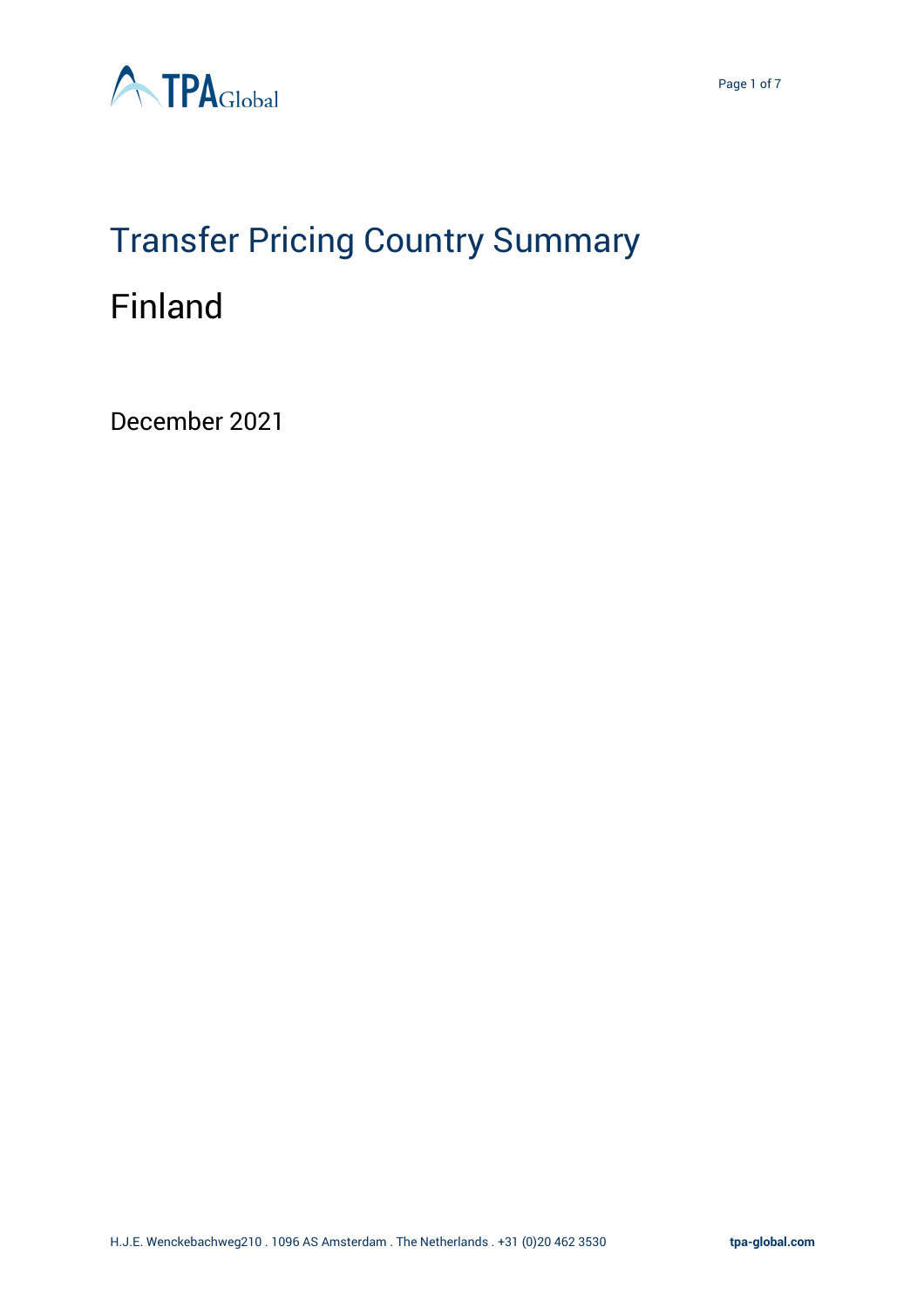# **ATPA**Global

| 1.           |                                                                                |
|--------------|--------------------------------------------------------------------------------|
| 2.           |                                                                                |
| a)           |                                                                                |
| b)           |                                                                                |
| c)           |                                                                                |
| d)           |                                                                                |
| e)           |                                                                                |
| f)           |                                                                                |
| 3.           |                                                                                |
| a)           |                                                                                |
| b)           |                                                                                |
| c)           |                                                                                |
| d)           |                                                                                |
| e)           |                                                                                |
| f)           |                                                                                |
| g)           |                                                                                |
| h)           | Production Process for TP Relevant Returns, Documents, Forms and Financials  5 |
| i)           |                                                                                |
| j)           |                                                                                |
| k)           |                                                                                |
| $\mathsf{I}$ |                                                                                |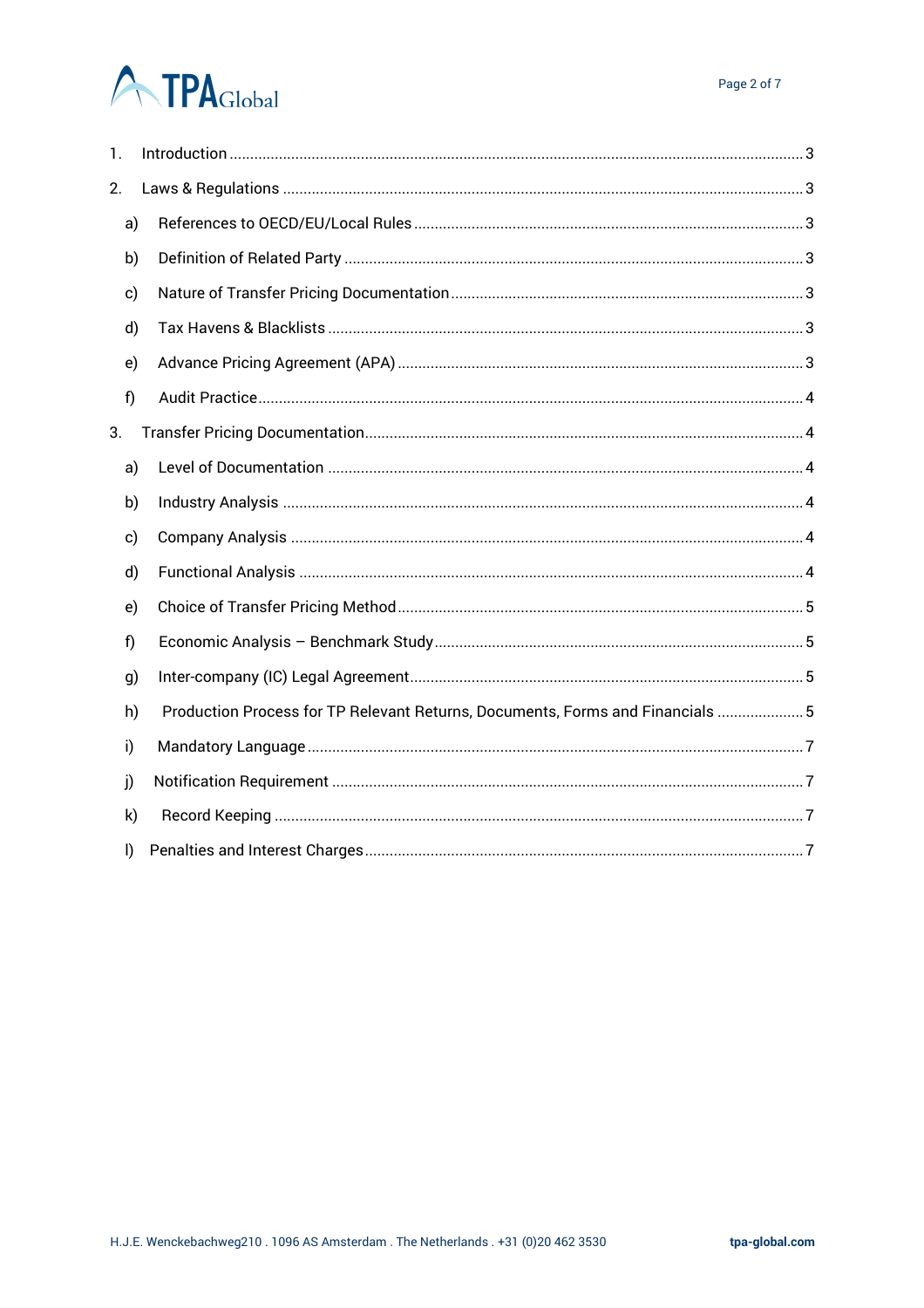

## <span id="page-2-0"></span>1. Introduction

Finland is a member of the OECD. The country has implemented all BEPS Action 13 requirements into the tax legislation. The local files and master files are covered in compliance with the OECD guidelines.

## <span id="page-2-2"></span><span id="page-2-1"></span>2. Laws & Regulations

#### a) References to OECD/EU/Local Rules

Transfer pricing legislation is laid out in the Act on Assessment Procedure. Article 31 refers explicitly to the arm's length principle. Transfer pricing documentation requirements are set out in Articles 14a, 14b and 14c of the above-mentioned Act.

In January 2018, the Finnish tax authorities published new Guidance No. A129/200/2017 on Transfer Pricing documentation, replacing the guidance from 2007. The documentation follows OECD's BEPS Action 13 and adds sections on a Master File and a Local File. Taxpayers are required to prepare annual documentation and to provide additional explanatory notes.

#### b) Definition of Related Party

<span id="page-2-3"></span>According to the guidance issued by the National Board of Taxes, to be associated means the no independent, non-arm's-length relationship between the taxpayer and the associated company within the meaning of§ 31.2 (and § 31.3), Act on Assessment procedure. This relationship exists: if the taxpayer company has an ownership interest exceeding 50% of either the shares and votes of another enterprise, or has direct or indirect rights to nominate more than half of the members of the board of directors of another enterprise, or is having a powerful position in respect of the other enterprise due to other circumstances.

Documentation is required for transactions between domestic companies and foreign related parties and between a foreign company and its permanent establishment in Finland. The documentation is not required for domestic transactions or transactions between a domestic company and its foreign permanent establishment.

#### c) Nature of Transfer Pricing Documentation

<span id="page-2-5"></span><span id="page-2-4"></span>Related party transactions must be specified on form 78 on the corporate income tax return.

#### d) Tax Havens & Blacklists

There is no official list of non-cooperative jurisdictions, however national legislation is directly linked to the list provided by the EU.

#### e) Advance Pricing Agreement (APA)

<span id="page-2-6"></span>There are no specific rules concerning APAs. However, an advance ruling can also be applied for transfer pricing purposes in certain cases. The rules concerning applying an advance ruling are laid out in Articles 84 and 85 of the Act on Assessment Procedure.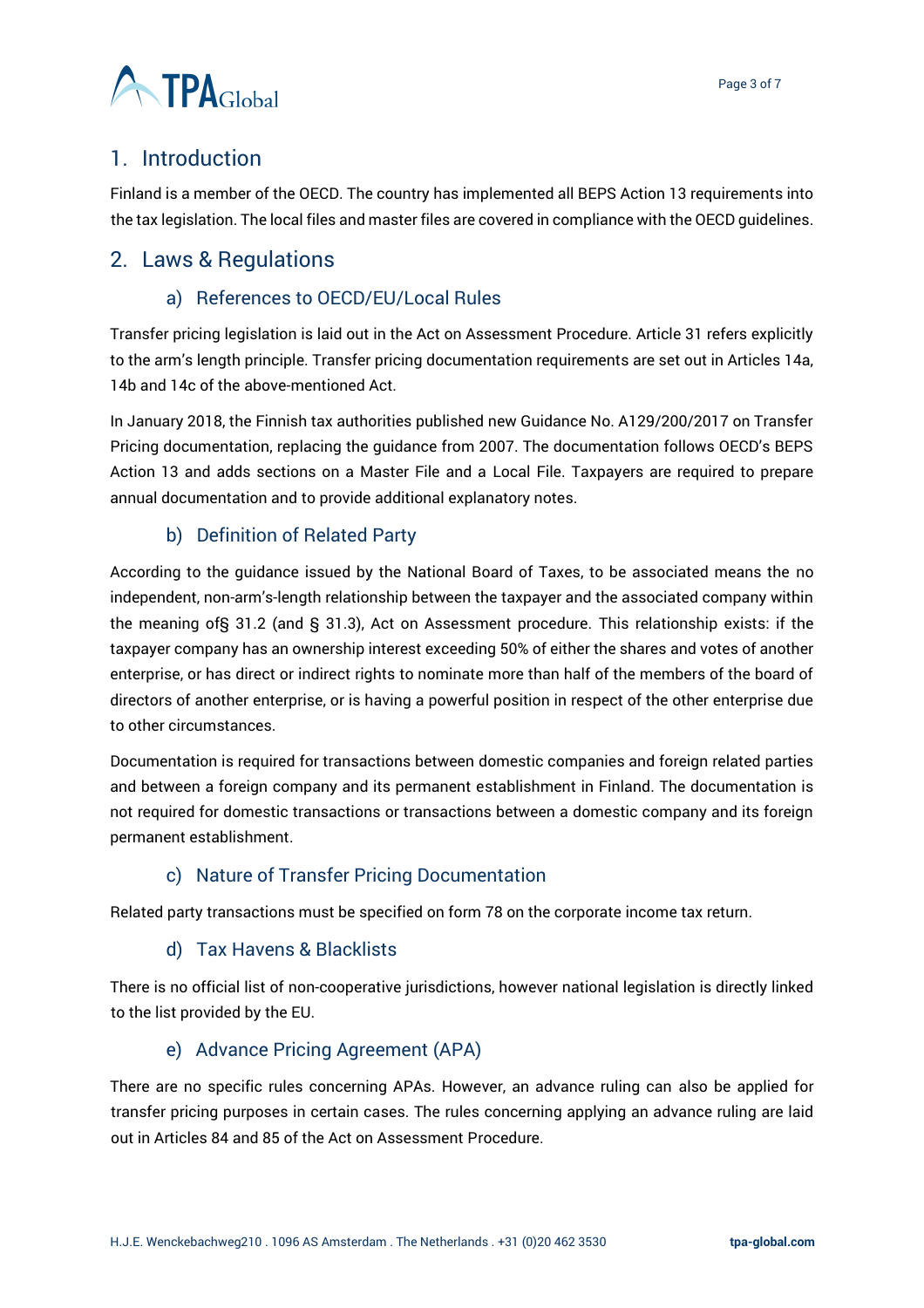



## f) Audit Practice

<span id="page-3-0"></span>Transfer pricing may be considered part of a regular tax audit or the sole audit focus area. Large companies are generally audited at least once every five years. The selection process is based on the company's line of business or specific tax risk criteria. Some focus areas include high-risk and/or lossmaking companies, business restructurings, intangibles, and intra-group financing.

## <span id="page-3-1"></span>3. Transfer Pricing Documentation

### a) Level of Documentation

<span id="page-3-2"></span>The transfer pricing documentation should include:

- Description of organizational and managerial structure,
- Description of business,
- Description of associated enterprises,
- Information on transactions between associated enterprises,
- Functional analysis of transactions between associated enterprises
- Comparability analysis, including information on comparables
- Description of transfer pricing method
- Financial statements
- Advanced pricing agreements

When transactions do not exceed EUR500,000, there is no requirement to prepare functional analysis, comparability analysis or financial analysis.

### b) Industry Analysis

<span id="page-3-3"></span>By identifying value drivers for the relevant industry, a first indication of the level of profitability common in the industry is being given.

### c) Company Analysis

<span id="page-3-4"></span>A description of the management structure of the local entity, a local organisation chart, and a description of the individuals to whom local management reports and the country(ies) in which such individuals maintain their principal offices.

A detailed description of the business and business strategy pursued by the local entity, including an indication of whether the local entity has been involved in or affected by business restructurings or intangibles transfers in the present or immediately past year and an explanation of those aspects of such transactions affecting the local entity.

### d) Functional Analysis

<span id="page-3-5"></span>In conducting a functional analysis, an assessment is made of the significant activities and responsibilities that are performed by the related parties relevant to the Intercompany Transactions under review, the tangible and intangible assets that are employed and the risks that are borne in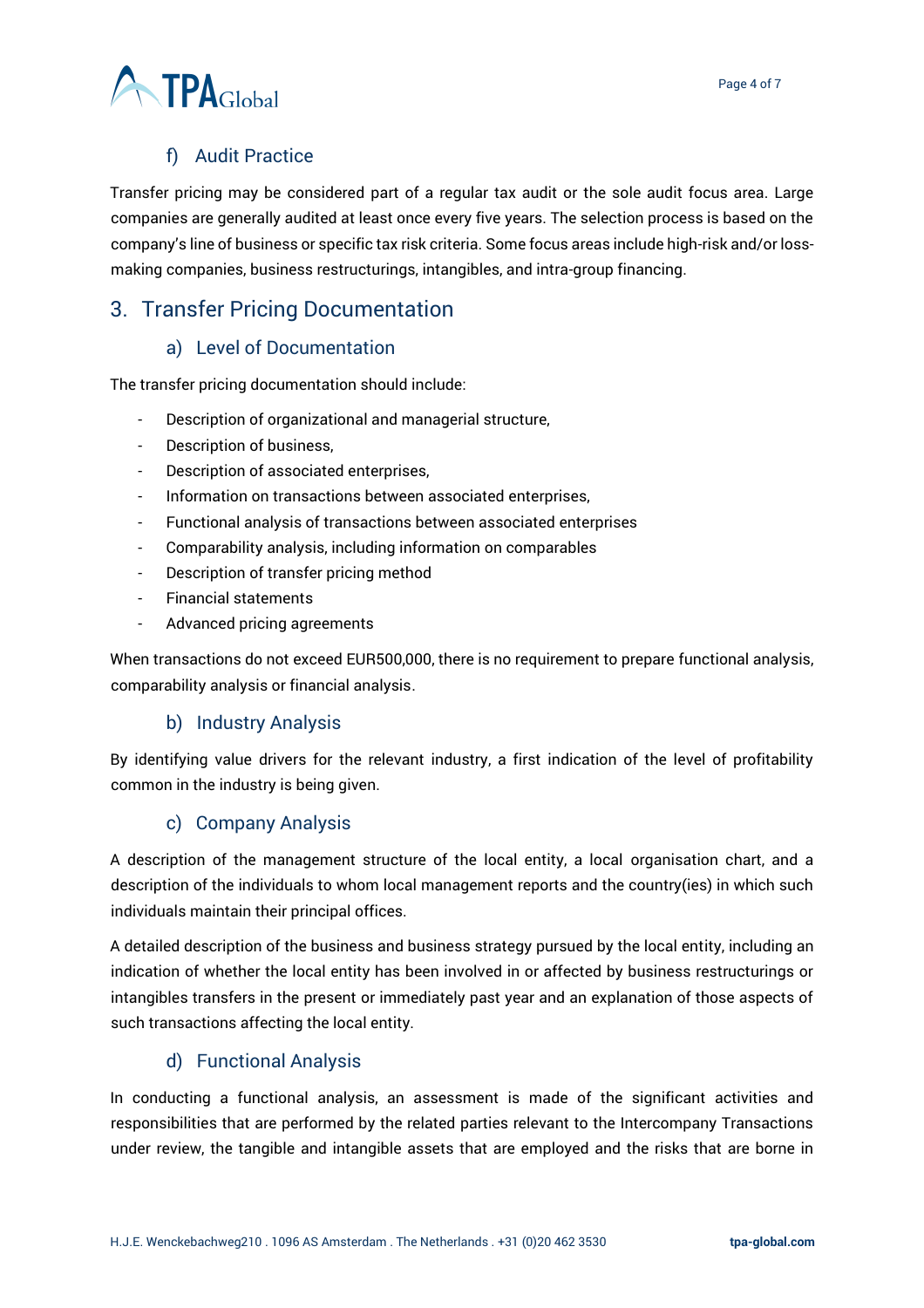## **ATPA**Global

undertaking the business activities. Such an assessment is consistent with the recommendations that have been made in the OECD Guidelines in paragraph 1.51.

#### e) Choice of Transfer Pricing Method

<span id="page-4-1"></span><span id="page-4-0"></span>All methods recommended by the OECD may be applied.

#### f) Economic Analysis – Benchmark Study

<span id="page-4-2"></span>There are no specific rules regarding acceptable comparables. However, OECD guidelines are followed.

#### g) Inter-company (IC) Legal Agreement

Although an Inter-company legal agreement formalises the business and financial relationship between group entities, the legal agreements have a lower ranking since the OECD 2017 Guidelines made the ''conduct of parties'' the prevailing concept.

## <span id="page-4-3"></span>h) Production Process for TP Relevant Returns, Documents, Forms and **Financials**

In the chart below, the existence of the filing requirements with the details of which format is used, the latest filing date, notification requirement and its deadline, thresholds to be applied in case it exists, and the required languages are demonstrated. This information can be seen respectively for CIT, master file, local file, CbCR, local forms, annual accounts and segmented P&L documentations.

|                                                 | Prepare or<br>File? | Format     | <b>Deadline</b>                              | Notificatio<br>n Deadline* | Threshold*<br>(Yes/No)                                               | Local<br>Language<br>(Yes/No) *(If<br>"No", it can be<br>filed in<br>English) |
|-------------------------------------------------|---------------------|------------|----------------------------------------------|----------------------------|----------------------------------------------------------------------|-------------------------------------------------------------------------------|
| <b>Corporate</b><br><b>Income</b><br><b>Tax</b> | File                | Electronic | 30 April for<br>the<br>previous<br><b>FY</b> | N/A                        | N/A                                                                  | No                                                                            |
| <b>Master</b><br><b>File</b>                    | Prepare             | Electronic | 60 days<br>upon<br>request                   | N/A                        | > Turnover<br><b>EUR 50</b><br>million, $>$<br>BS EUR 43<br>million. | No                                                                            |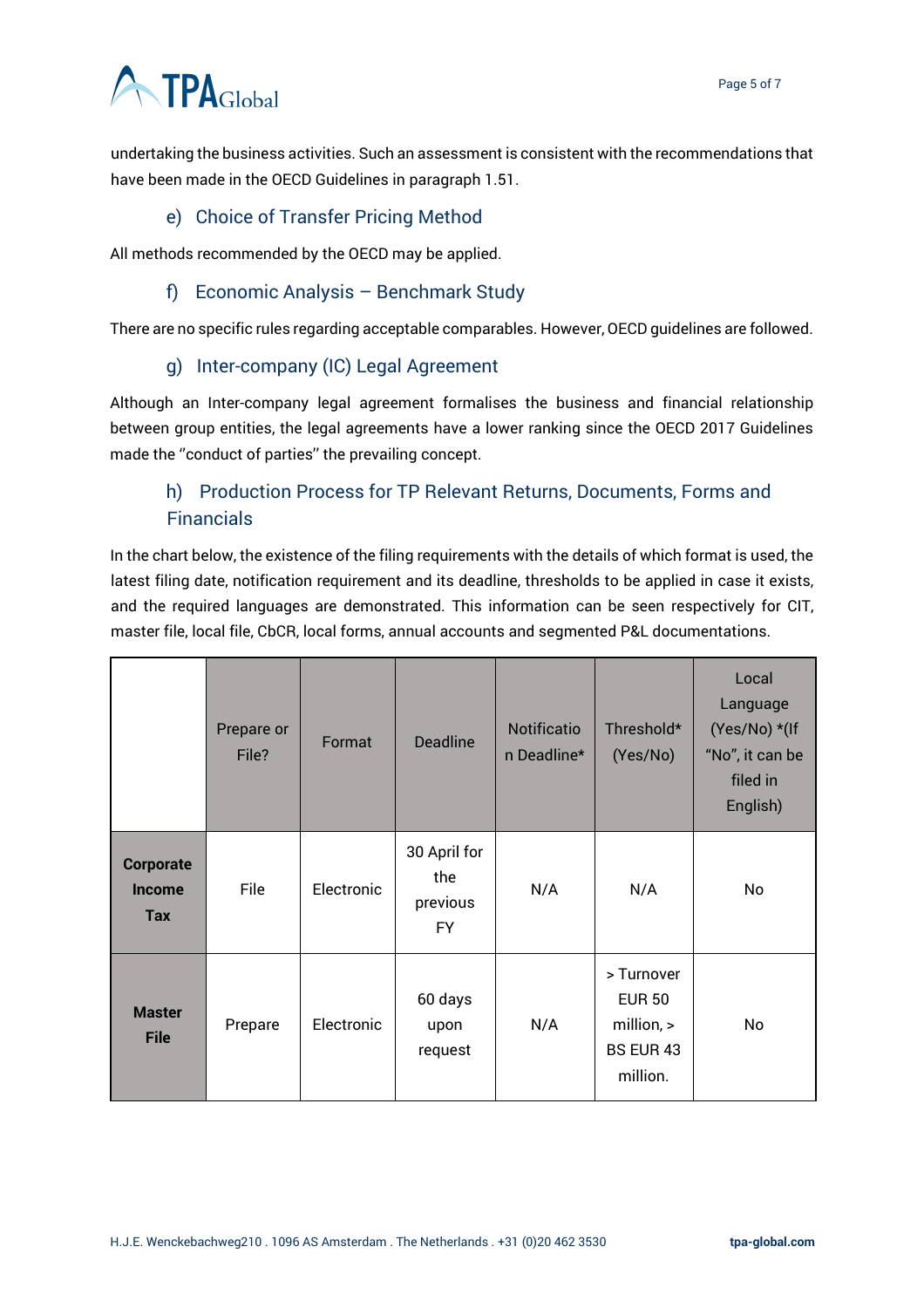



| <b>Local File</b>                | Prepare                                                        | Electronic      | 60 days<br>upon<br>request                                                      | N/A                                        | > Turnover<br><b>EUR 50</b><br>million, ><br><b>BS EUR 43</b><br>million. | No        |
|----------------------------------|----------------------------------------------------------------|-----------------|---------------------------------------------------------------------------------|--------------------------------------------|---------------------------------------------------------------------------|-----------|
| <b>CbCR</b>                      | File                                                           | Electronic      | 31<br>December<br>for the<br>previous<br><b>FY</b>                              | 31 May for<br>the<br>previous<br><b>FY</b> | <b>EUR 750</b><br>million                                                 | No        |
| <b>Local form</b><br>78          | File                                                           | Electronic      | 30 April for<br>the<br>previous<br><b>FY</b>                                    | N/A                                        | > Turnover<br><b>EUR 50</b><br>million, ><br><b>BS EUR 43</b><br>million. | No        |
| <b>Annual</b><br><b>Accounts</b> | File                                                           | <b>IFRS</b>     | 30 April for<br>the<br>previous<br><b>FY</b>                                    | N/A                                        | N/A                                                                       | <b>No</b> |
| <b>Segmente</b><br>d P&L         | Prepare<br>$\mathbf{r} = \mathbf{r} + \mathbf{r} + \mathbf{r}$ | Excel/Othe<br>r | Ready<br>upon filing<br>$\mathbf{r} = \mathbf{r}$ and $\mathbf{r} = \mathbf{r}$ | No<br>5.0000                               | No<br>$\sim$ $\sim$ $\sim$<br>$\sim$ $\sim$                               | <b>No</b> |

\* Finland has signed the MCAA agreement for the filing of CBCR on 27 January 2016.

For small and medium-sized enterprises, transfer pricing documentation obligations are waived. Entity is considered to be an SME when all of the following criteria are fulfilled:

- The number of employees remains below 250;
- Net sales are below €50 million, or balance-sheet total is below €43 million; and
- SME criteria as enumerated in Recommendation 2003/361/ECare applicable to the enterprise.

According to Article 14(c) of the VML, the taxpayer should present the documentation within 90 days upon a request of the tax authorities. However, the documentation regarding the master and local files for the tax year is not required earlier than 6 months after the end of the accounting period.

The statute of limitation is generally 5 years after the end of the calendar year during which the tax assessment has been conducted. Thus, if a financial year corresponds to a calendar year, the statute of limitation is 6 years after the end of the financial year.